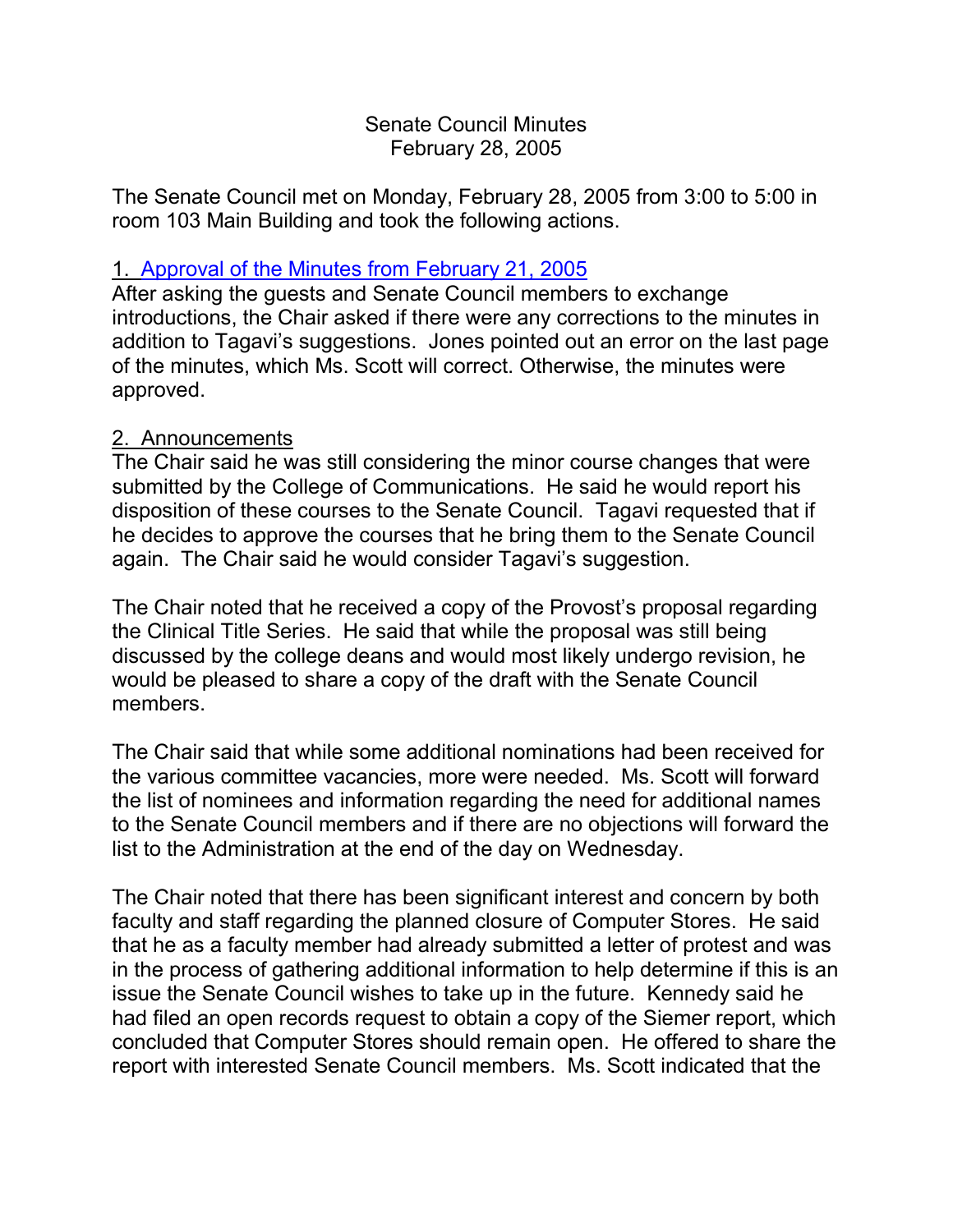Staff Senate had invited Frank Butler to their next meeting to answer questions about this topic.

### 3. [Addendum to Graduation Writing Requirement proposal](http://www.uky.edu/USC/New/SCAgendas/20050228/Addendum%20to%20Writing%20proposal.doc)

Eldred said she had investigated the LCC transfer question raised at the last meeting. She said that for the time being LCC students would be individually assessed for competency like other transfer students. Eldred said she invited Hancher and Blandford to the meeting to address concerns about grading that were raised at the last meeting. She gave a brief overview of the various options considered by the committee regarding grading and assessment and said the committee had settled on the idea of fulfilling the requirement through integrated courses. Eldred noted that one of the concerns to be addressed when discussing integrated courses was how to avoid either offering a single course for six credit hours (3 for the subject matter and 3 for the writing component) or offering a companion zero-hour course for the standard course and allowing the zero-hour course to fulfill the requirement if the student passed the writing portion of the class. She outlined the various difficulties presented by these two options and said another option considered was to wait until students completed the course and then students who fulfilled the writing portion of the course could be transferred into the W course. She said the difficulty to be overcome with this option is that it would require that a Senate Rule be waived to allow students to add/drop after the semester deadline.

Dembo said that while he understood the need to be as fair as possible to the students in these courses he had some concerns. He suggested that separating the writing component of the course from the subject matter, both of which should be included in the course syllabus from the beginning of the semester on, was not a good idea. He suggested that having both writing students and just subject matter students in the same class may create a twotiered educational structure and concluded that he suspected that instructors may not want the extra work at the end of the semester.

Bailey agreed, noting that in essence two different courses would be taught in the same classroom. He said that writing shouldn't be treated as a separate requirement but as an integral portion of the class. Kaalund agreed, saying that part of learning subject matter was also learning how to convey whatever information was being learned.

Eldred replied that one of the difficulties with separating the writing portion from the rest of the course was that instructors who felt the student had done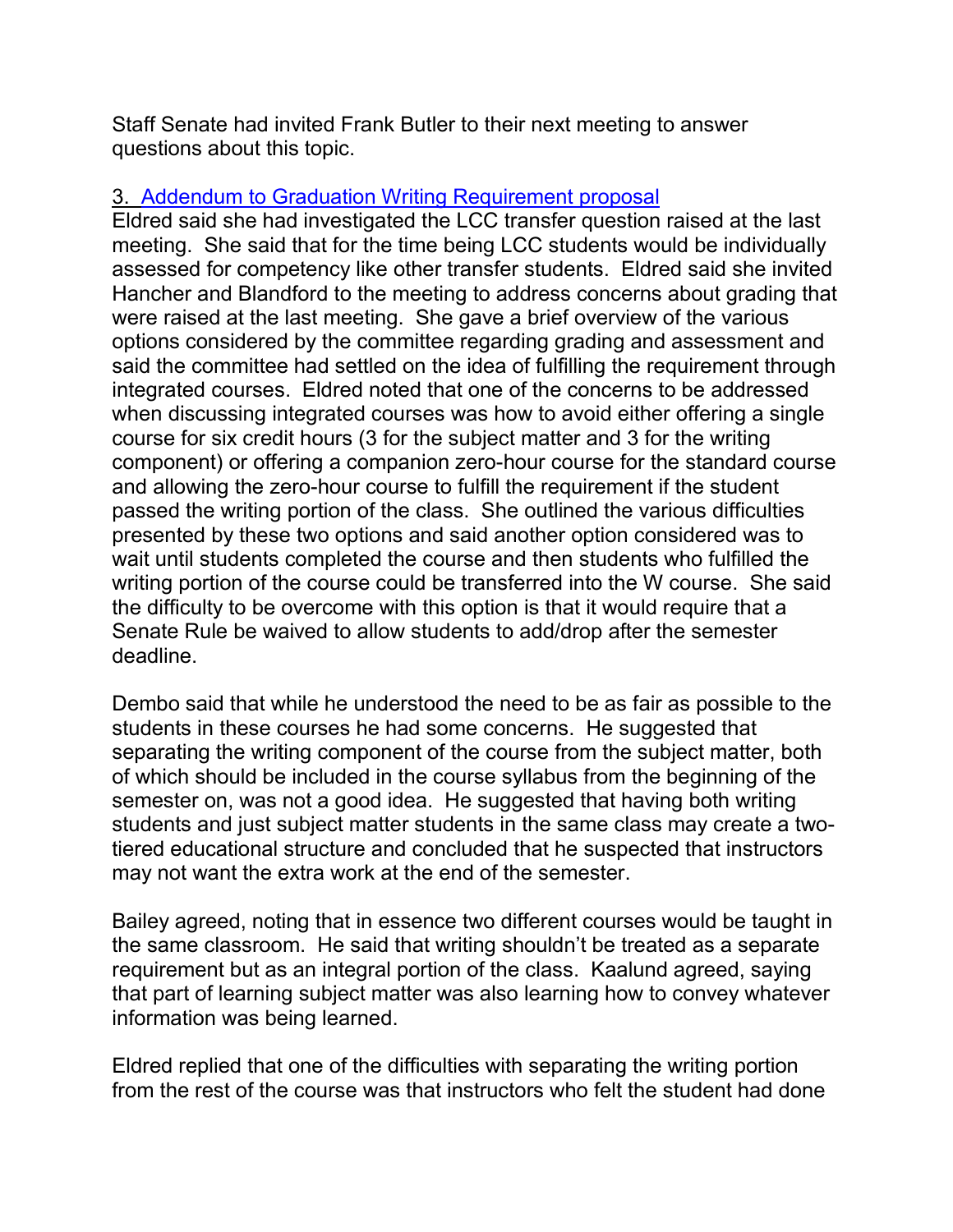well with the subject matter might be hesitant to award a failing grade for the whole course.

Lesnaw said that writing should be a part of every course taught at the University. But she expressed concern that students who are asked to do something more than what they're currently being asked will be resentful if they don't receive extra credit for the extra work. Additionally, she worried that many courses were already full of writing and other work, and that asking instructors to add more writing would cause them to either dilute the subject matter or apply an improper burden on the students. Eldred replied that the conversion of courses to satisfy the second tier of the requirement was not mandatory and could be controlled by departments to some degree. She reminded the Senate Council members that the debate was only about courses that carried the W course notation. She added that all students in the courses that satisfied the graduation writing requirements were required to attend a conference in preparation for the first paper of the semester while student who were enrolled with a W status had mandatory conferences for every paper of the semester. She said it was more of a question of faculty work, review and revision.

Moore said that separating writing from subject matter was problematic and that efforts should be made to integrate the two. He noted that separating the two sent the message that fulfilling the writing requirement was just another hurdle to be overcome on the way to graduation rather than emphasizing the importance of writing as a skill. Eldred replied that the committee agreed with Moore's statement.

The Chair asked if a motion would soon be forthcoming. Tagavi asked if a motion was necessary or if the opinion of the Senate Council was sought. Eldred said she hoped to take the proposal to the March University Senate meeting. Tagavi objected to not having the entire proposal, including the revisions from the previous week, in front of him when taking a vote. Eldred said her understanding was that the issue of governance had been settled at the last meeting and that only the issue of grading remained.

Hancher had to leave, but offered the suggestion of awarding an I grade to students who failed the writing portion of the course and allowing them to revise their work.

Jones responded to Tagavi's point, noting that it was Eldred's understanding that last week's changes to the proposal were already approved. He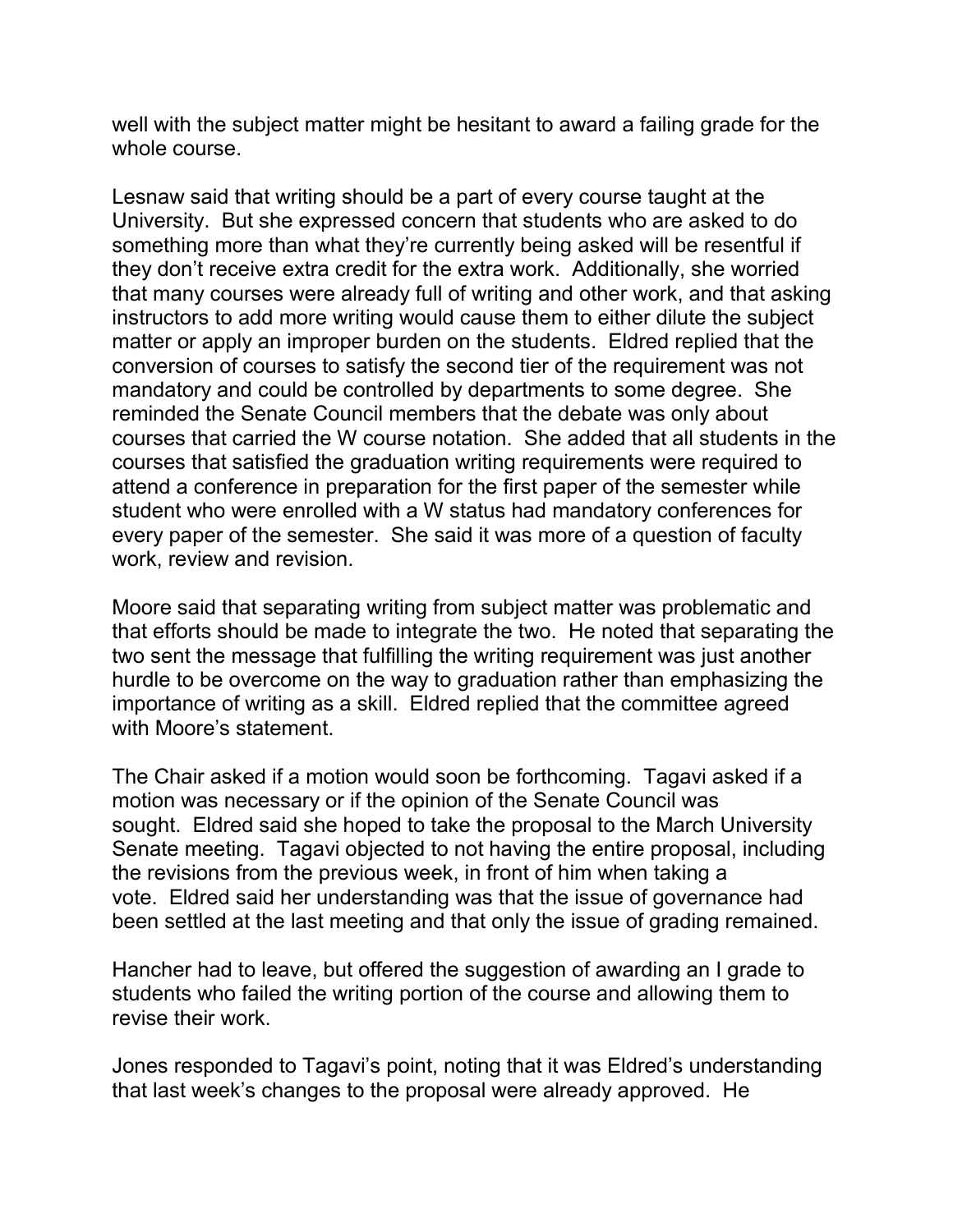suggested that Ms. Scott distribute the completed document before posting to the full Senate. Tagavi asked what would happen if he saw the changes and disagreed with them. Eldred noted the changes were part of the minutes.

Bailey suggested the committee try to present a proposal that would require all writing to be an integrated part of the course without making separate differentiations. Eldred noted that the original proposal included just such a suggestion.

Bailey made a **motion** to forward to the proposal to the Senate with a positive recommendation, including the amendments to the section on governance from the previous meeting. Kaalund **seconded** the motion. Tagavi offered the friendly amendment to include a reminder that the writing requirement review committee would recommend courses to Undergraduate Council. Jones added that the final authority for disposition of funds still rested with the review committee. Bailey agreed and Kaalund's second stood. The motion **passed** without dissent.

Grabau suggested that the proposal be included on the Senate agenda as an action item. Eldred hoped the proposal might be received favorably as an action item at the March Senate meeting to allow planning time for the proposal's implementation in the Fall. The Chair thanked Eldred and Blandford and they departed.

#### 4. [Kennedy's Nursing motion](http://www.uky.edu/USC/New/SCMinutes/SC%20Minutes%20Feb%2021%202005%20FINAL.htm)

Jones said he was of the opinion that Kennedy's very clear motion had not been addressed by Dean Williams during the previous meeting. Dembo disagreed, saying in his recollection Williams said the impediment to educating additional nurses was a lack of Nursing faculty, which was a situation the graduate program in Nursing was in the process of trying to address. He added that in many ways Williams' answers to the question revolved around the issue of graduate education.

Kennedy said that while he was sympathetic to what Williams said about trying to train future Nursing faculty rather than training nurses he still thought that his request was reasonable and should be addressed. Bailey said the Senate Council had already requested and received information and an estimate from Williams and was unsure what else was left to be accomplished. Kennedy disagreed with Bailey's assessment of what had occurred.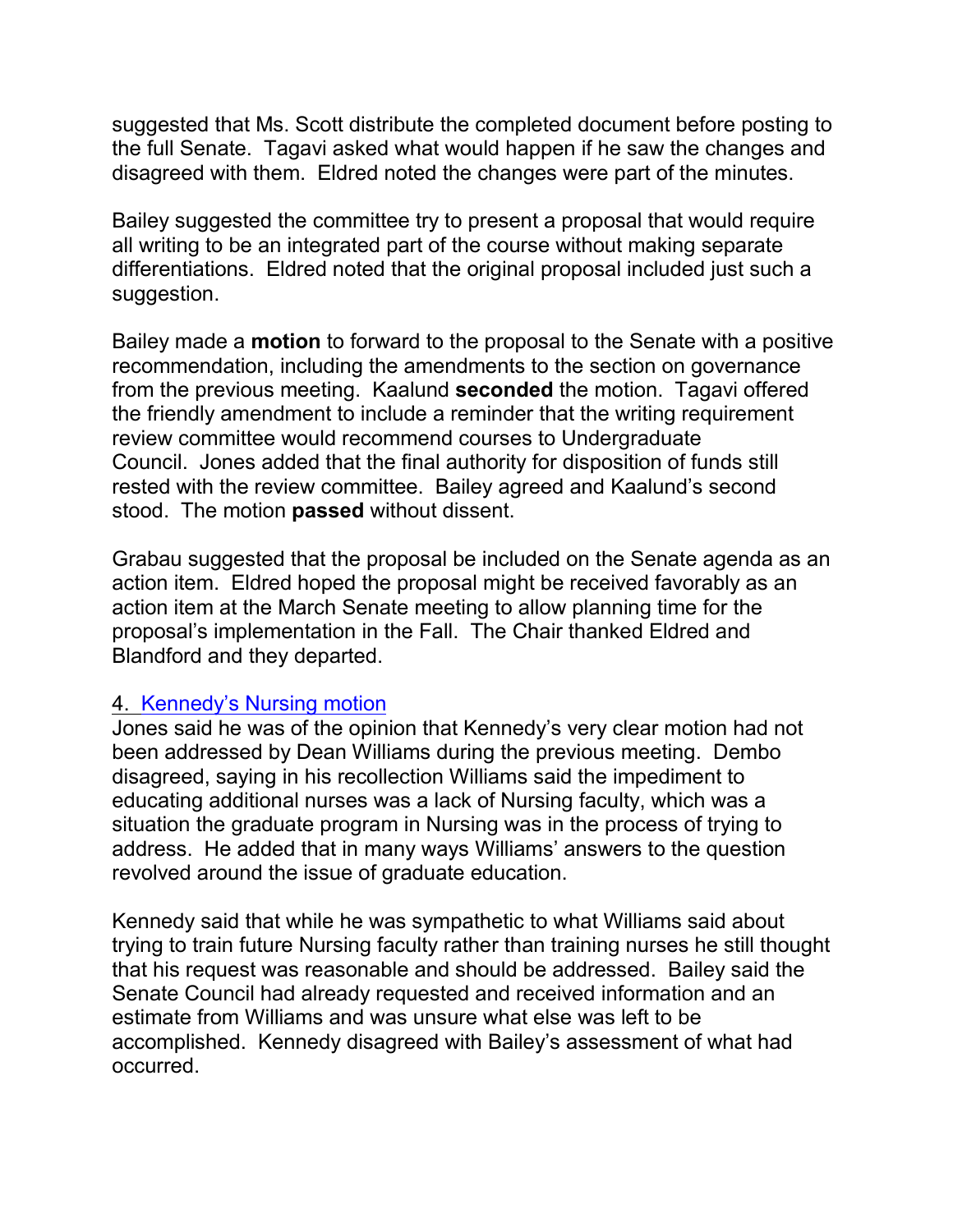Tagavi suggested Kennedy withdraw his motion in light of the presentation received from Williams. Kennedy said he would not withdraw the motion. Dembo said the Senate Council could not push a College to pursue a mission unless the College was already interested in doing so. Kennedy said he would withdraw the motion but would bring it up instead at the level of the Board of Trustees through the Academic Affairs Committee and would try to persuade the Board that producing more nurses was an area in which the University should move ahead. Kennedy said he assumed Cibull, who seconded the original motion, would accept the withdrawal of the motion, given his comment on the listserv.

# 5. [Proposed changes to University Senate](http://www.uky.edu/USC/New/SCAgendas/20050221/RC-033%20--%20Faculty%20Senate%20Seat%20Allocation%20v4%20approved%20feb%20163.doc) election rules

Tagavi said two primary changes were being proposed. He said the first was the inclusion of special title series faculty, who were apparently accidentally left out during previous iterations. The second addressed the way in which remainders are handled when figuring Senate apportionment. He said the current methodology assigned the fraction to the nearest whole point. He addressed the paradox that may occasionally occur under the current method. Tagavi outlined the examples provided and said he applied the proposed method to last year's Senate apportionment and found the results to be nearly identical.

Dembo asked if the example would be included in the Rules if approved. Tagavi replied that just the rule itself would appear in the Senate Rules, but added that he and the committee were not opposed to including the example either as part of the Rules or in an appendix that would be created for that purpose. Kennedy suggested that due to the complexity of the math involved it would be wise to include the example.

Jones made a **motion** to approve the proposal and to include the example in an appendix. Kaalund **seconded** the motion, which **passed** without dissent.

# 6. [Proposed changes to Senate Rules regarding Academic Offenses](http://www.chem.uky.edu/research/grossman/prop_acad_offenses.pdf)

Dembo noted the current system allows Registrar tracking of academic offenses and wondered what sort of mark would appear on the student's record so faculty could determine if an offense had occurred in the past in cases where the penalty assigned was less than a grade of XE or XF. Tagavi replied that prior offenses could still be marked in SIS. Dembo asked what would happen if a lesser penalty of grade reduction had been decided upon in regard to notifying the Registrar. Tagavi replied that if a student is found guilty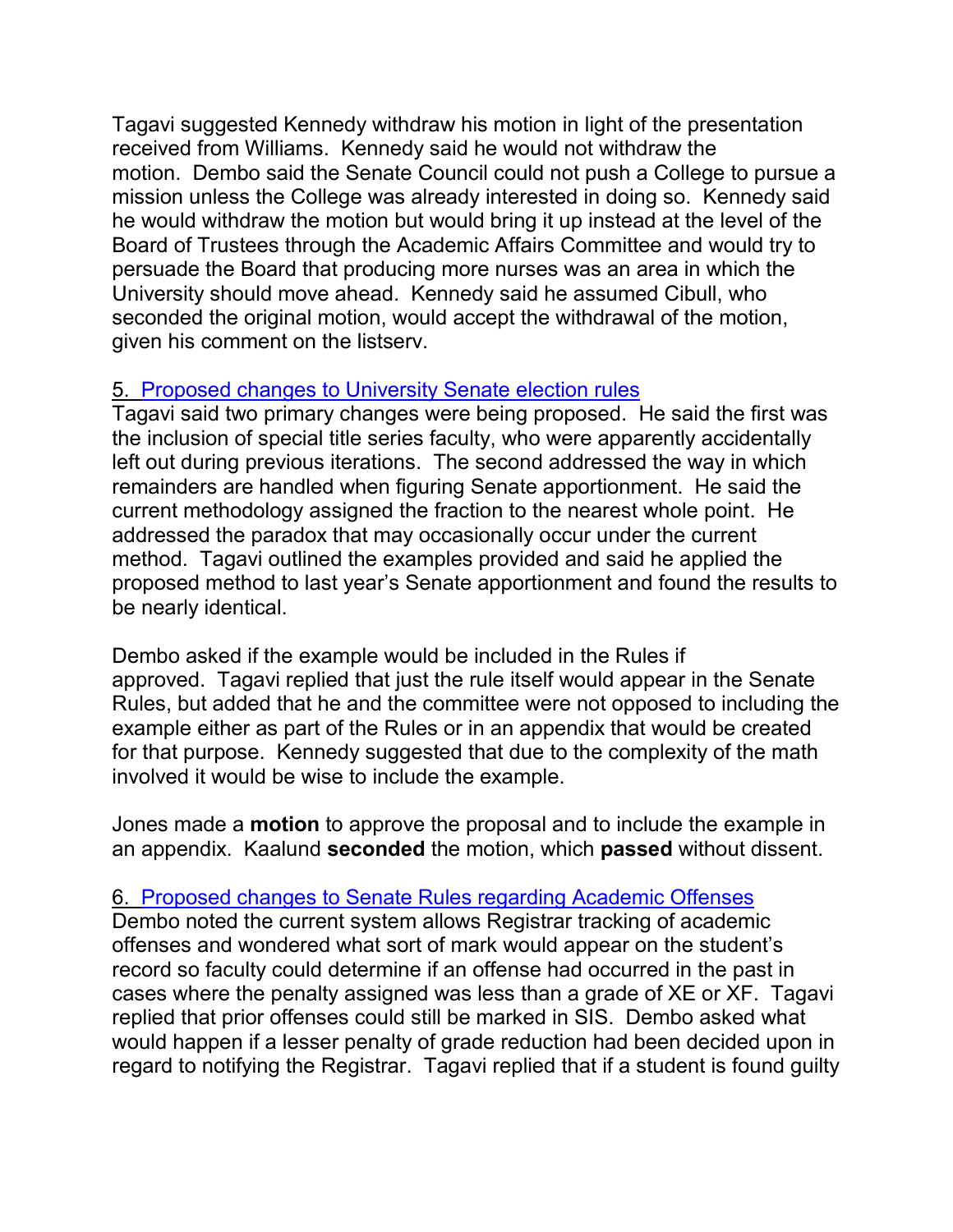of an academic offense then that would be noted on the student's permanent record.

Tagavi said he had three concerns about the proposal. The first was that the grade of XE, a permanent mark on the student's transcript, was too harsh. He noted that under the current system suspensions and dismissals for academic offenses were not noted on the transcript and felt it was unfair to penalize a student for life for a mistake made while young. Kaalund replied that the committee felt that the vast majority of XE grades would be assigned to students who were either guilty of multiple offenses or guilty of an academic offense so egregious that it merited the awarding of XE for a single incident. He argued that perhaps habitual cheaters and serious offenders should have such a designation on their transcripts. Moore agreed that some offenders should have something on the official transcript that indicated they had committed a serious offense, but said he was uncertain as to how that determination should be made.

The Chair interjected that since time was short and two action items remained it might be useful to remember that this item will be on the March Senate agenda as a discussion item and that additional opportunities for input would exist.

Tagavi said his second concern was that under the current system students could appeal both punishments and charges, but that under the proposed system if the professor and chair agreed to a lesser penalty than XE, including a grade of E, then a student cannot appeal the punishment, only their guilt. Tagavi felt that a student should be allowed to appeal the punishment since one of the people involved in making the decision on the grade, the professor, may be biased at that point. Kaalund explained that the committee felt that the proposed system encouraged faculty buy-in and provided flexibility to faculty. Kaalund pointed out that the department chair may be more detached from the situation and more capable of objectivity, and added that students could still appeal to the Appeals Board regarding their guilt.

Bailey asked if a definition of cheating was included in the proposal and at what point in the process the student was permitted to file a written explanation. Kaalund replied that the student would explain themselves to the person or body to whom the appeal was submitted.

Jones reiterated Tagavi's concern about the student being unable to appeal the penalty, only the guilt. He said that as a faculty member if a penalty was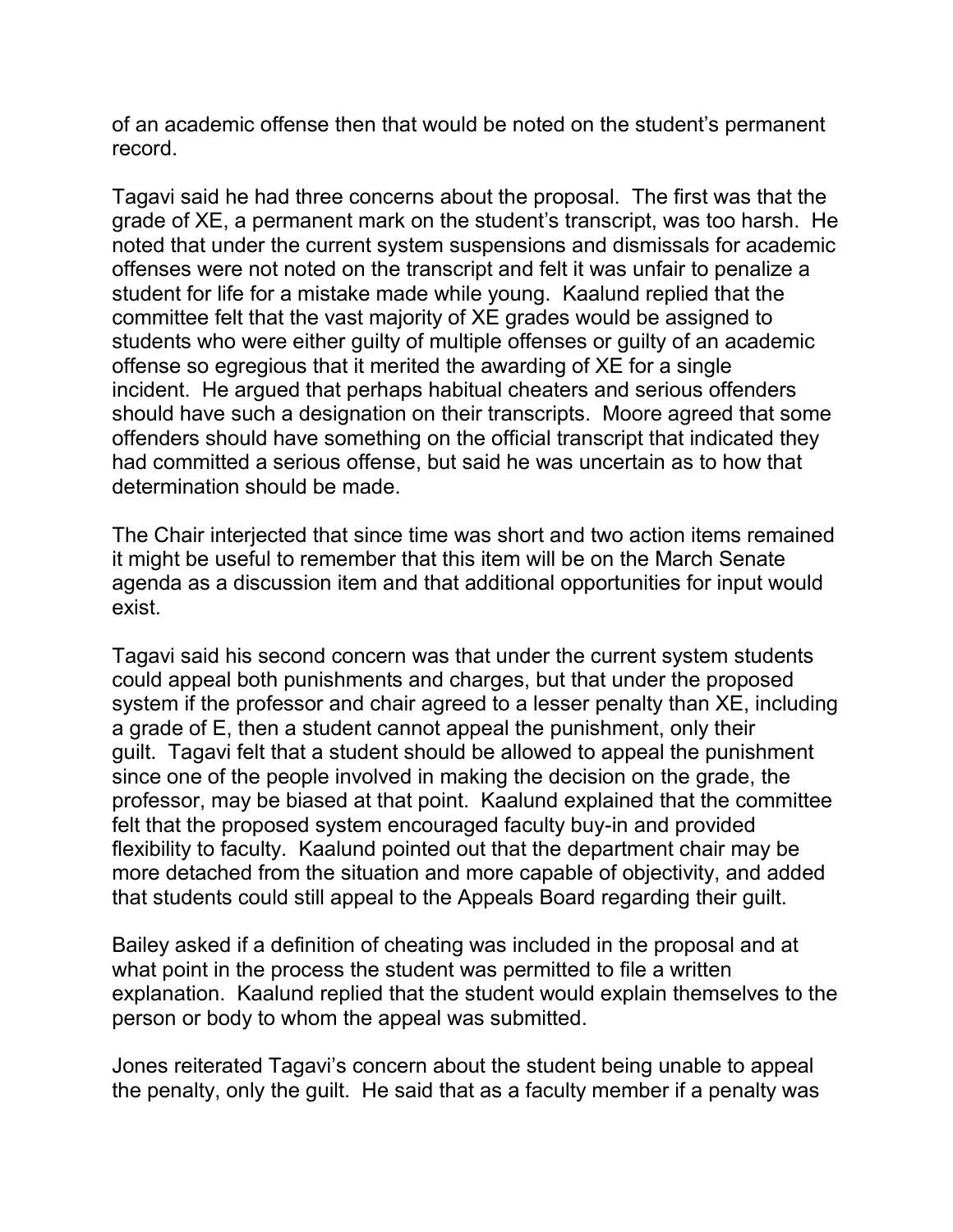meted out to him he would appreciate the opportunity to appeal for a lesser one.

Tagavi's third point was that in the current system students who are accused of cheating and then found not guilty are allowed to drop the class. He said that under the proposed system students who are found guilty and receive a punishment of less than E are still afforded the opportunity to drop the class. He thought this portion of the proposal made sense, but wondered why students who were receiving a penalty of E would still be allowed to drop. He suspected that all students facing either an E or W would opt for the W. He said he probably should have brought this concern to the committee, but only recently discovered this situation.

The Chair thanked the Senate Council members for their input and noted there would be future opportunities for input.

#### 7. Proposed changes to AR on Post-Doctoral appointments

The Chair said that the Provost, Dean of the Graduate School and EVPR all supported the current iteration. Jones made a motion to forward the proposal to the Senate with a positive recommendation. Kaalund seconded the motion, which passed without dissent.

#### 8[. University Senate agenda](http://www.uky.edu/USC/New/SCAgendas/20050228/March%207,%202005.doc)

Moore expressed concern that the faculty trustee update was at the end of the meeting and worried that the update might be bumped for yet another meeting. The Chair replied that he would aspire to conduct business in an expeditious manner and would do everything he could to protect the time allotted to the faculty trustee update. Tagavi asked if the trustees had pressing narrow issues on which they would like Senate feedback or if it was purely a broad update. Moore replied that there were quite a number of upcoming issues at the Board meeting the day after the Senate meeting and it was important to update the Senate on those issues, issues like the tuition increase and faculty salaries.

Tagavi expressed concern that the trustees' address was too close to faculty trustee elections. He proposed two solutions, the first being that instead of providing an annual update the trustees seek Senate feedback on very narrow issues. His second suggestion was that the update be presented by Moore alone, since Kennedy was one of the candidates in the upcoming election. He added that on a personal note he thought that 30 minutes was too much time to allocate to an update from the trustees. Kennedy pointed